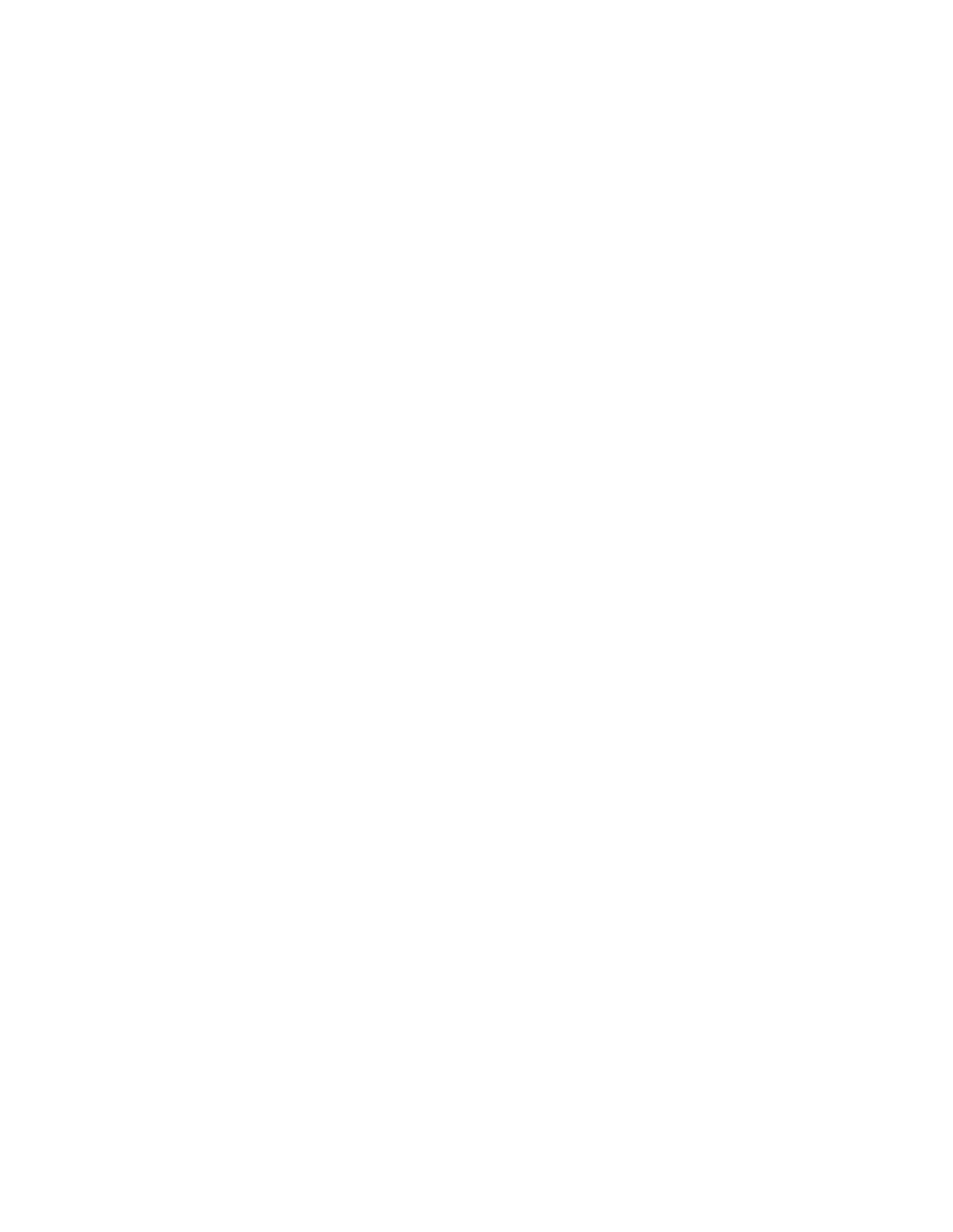### Annex I

### List of species of marine and coastal flora strictly protected under the SPAW Protocol in Annex I

*Updating following the 8th meeting of the Contracting Parties to the SPAW Protocol - Mise à jour suite à la 8ème réunion des Parties contractantes au Protocole SPAW - Actualización después de la octava reunión de las Partes Contratantes del Protocolo SPAWPlease take into consideration that the use of the adverb « formerly » refers to the species' scientific name initially found in the Annexs of the SPAW Protocol. Veuillez noter que l'emploi de l'adverbe « formerly » désigne le nom scientique de l'espèce présente initialement dans les Annexes du Protocole SPAW. Favor, téngase en cuenta que el uso del adverbio « formerly » se refiere al nombre scientifico de las especies inicialmente presentes en los anexos del Protocolo SPAW. Last revision of the Annexs - Date de dernière révision des Annexes - Ultima revisión de los Anexos : 20/07/2016If you see any errors or have any questions or suggestions on what is shown on this page, please provide us with feedback so that we can correct or extend the information provided.*

| FamilyEamilia        | <b>Scientific name</b><br><b>Nombre científico</b><br>Nom scientifique               | Comon name in English -<br>Spanish - French<br>Nombre communes en Inglés -<br>Español - Francés<br>Noms communs en Anglais -<br>Espagnol - Français | date of<br>listing | <b>Location</b>                                                                              | <b>UICN status</b>                                 | <b>CITES</b> |
|----------------------|--------------------------------------------------------------------------------------|-----------------------------------------------------------------------------------------------------------------------------------------------------|--------------------|----------------------------------------------------------------------------------------------|----------------------------------------------------|--------------|
|                      |                                                                                      | <b>FLORA - FLORE - FLORA</b>                                                                                                                        |                    |                                                                                              |                                                    |              |
|                      |                                                                                      | TRACHAEOPHYTA (VASCULAR PLANTS - PLANTES VASCULAIRES - PLANTAS VASCULARES)                                                                          |                    |                                                                                              |                                                    |              |
| Aquifoliaceae        | Ilex cookii                                                                          | Cook's holly<br>Houx de Cook (Puerto Rico)<br>Wonderful calabashtree                                                                                | 1991               | Puerto Rico                                                                                  | CR                                                 |              |
| <b>Bignogniaceae</b> | Crescentia mirabilis                                                                 | Güirita Cimarrona<br>Calebassier admirable                                                                                                          | 1991               | Cuba                                                                                         | <b>NE</b>                                          |              |
|                      | Crescentia portoricensis                                                             | calabash tree<br>Árbol de Zapallo - Higuero De Sierra                                                                                               | 1991               | Puerto Rico                                                                                  | <b>NE</b>                                          |              |
| Boraginaceae         | Varronia wagnerorum<br>(formerly Cordia<br>wagnerorum)                               | Luquillo mountain manjack                                                                                                                           | 1991               | Puerto Rico                                                                                  | <b>CR</b>                                          |              |
| <b>Buxaceae</b>      | <b>Buxus vahlii</b>                                                                  | Vahl's Boxwood                                                                                                                                      | 1991               | Jamaica;<br>Puerto Rico                                                                      | CR                                                 |              |
|                      | Echinocereus reichenbachii<br>var. albertii                                          | Lace hedgehog cactus<br>Cactus encaje - Alicoche de colores                                                                                         | 1991               |                                                                                              | <b>NE</b>                                          |              |
|                      | Harrisia fragrans                                                                    | Caribbean applecactus,<br>Fragrant prickly apple<br>Pomme parfumée de Barbarie,                                                                     | 1991               | <b>USA</b>                                                                                   | <b>NE</b>                                          | Ш            |
|                      | Harrisia portoricensis                                                               | Puerto Rico applecactus                                                                                                                             | 1991               | Puerto Rico                                                                                  | <b>NE</b>                                          | Ш            |
|                      | Leptocereus grantianus                                                               | Sebucan (EN, SP)                                                                                                                                    | 1991               | Puerto Rico                                                                                  | CR                                                 |              |
| Cactaceae            | Leptocereus wrightii<br>Melocactus curvispinus<br>(formerly Melocactus<br>guitartii) | Cactus melón von gorro<br>(Melón de monte, Buche, pichigüey)                                                                                        | 1991<br>1991       | Cuba<br>Colombia,<br>Costa Rica,<br>Cuba<br>Guatemala,<br>Honduras,<br>Venezuela;<br>Mexico, | CR<br>LC                                           | Ш<br>Ш       |
|                      | Melocactus harlowii sensu                                                            |                                                                                                                                                     | 1991               | panama<br>Cuba                                                                               | LC                                                 | Ш            |
|                      | lato<br>Pilosocereus polygonus<br>( formerly <i>Pilosocereus</i><br>deeringii)       | Deering's tree cactus                                                                                                                               | 1991               | USA,<br>Bahamas,<br>Dominican<br>Republic,<br>Haiti                                          | LC                                                 | Ш            |
|                      | Pilosocereus robinii                                                                 | Key tree-cactus                                                                                                                                     | 1991               | Bahamas;<br>Cuba;<br>Dominican<br>Republic;<br>Haiti; United<br><b>States</b>                | LC                                                 |              |
| Convolvulaceae       | Bonamia grandiflora                                                                  | Florida lady's nightcap, Florida<br>bonamia, Scrub morning glory<br>Bomania de Florida<br>Bomania de Floride                                        | 1991               | <b>United States</b><br>(Florida)                                                            | NE (G3 -<br>NatureServe<br>conservation<br>status) |              |
|                      | Ipomoea flavopurpurea                                                                |                                                                                                                                                     | 1991               | Cuba                                                                                         | <b>NE</b>                                          |              |
| Cyatheaceae          | Ipomoea walpersiana<br>Cyathea dryopteroides                                         | Elfin tree fern, Puerto Rico tree fern<br>Helecho arborescente de Puerto<br>Rico<br>Fougère arborescente de Puerto<br>Rico                          | 1991<br>1991       | Guadeloupe<br>Puerto Rico                                                                    | DD<br><b>NE</b>                                    |              |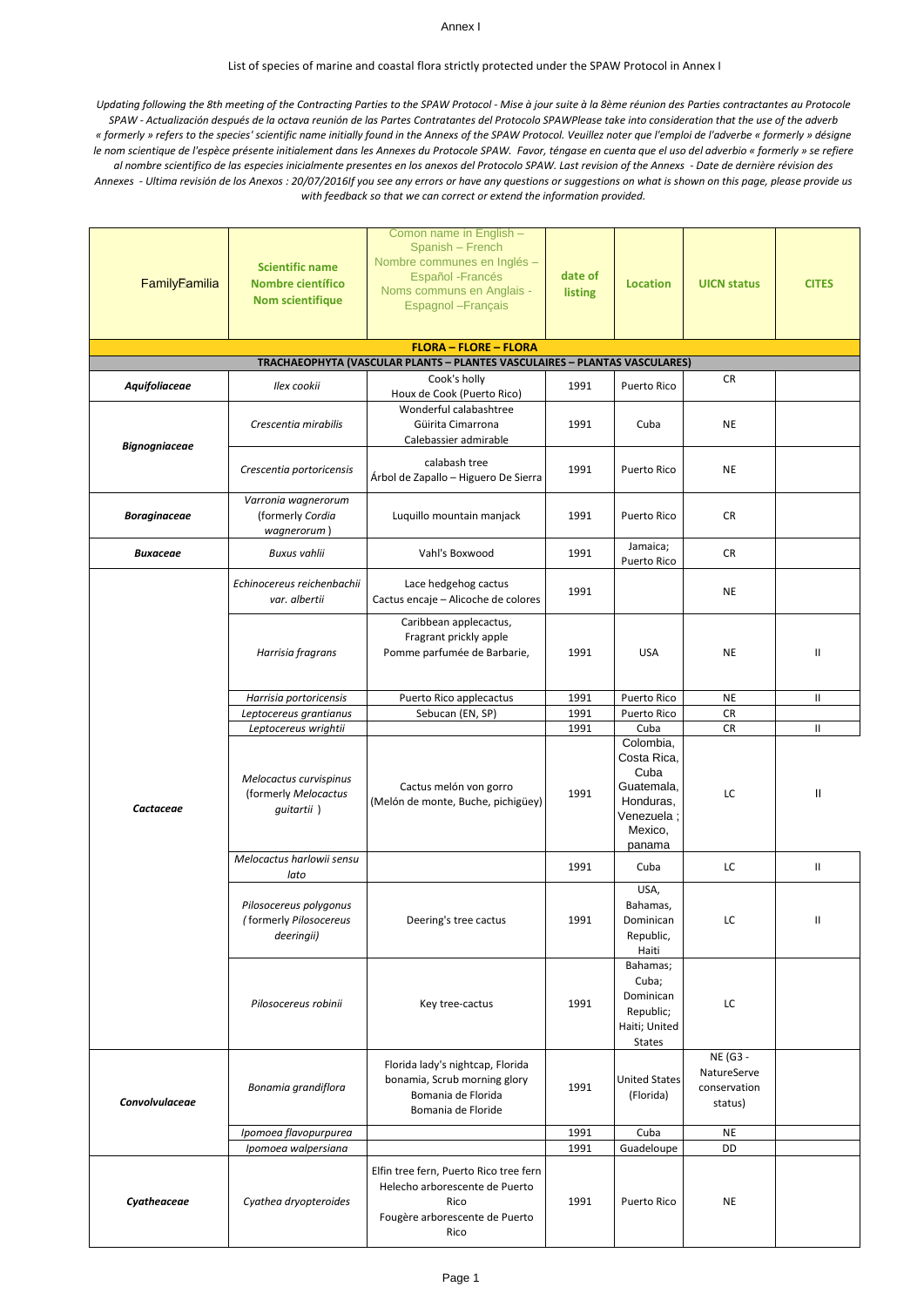### Annex I

| Cyperaceae                                                  | Rhynchospora bucherorum                                                                             |                                                                              | 1991         |                                                                                                 | NE                     |                    |
|-------------------------------------------------------------|-----------------------------------------------------------------------------------------------------|------------------------------------------------------------------------------|--------------|-------------------------------------------------------------------------------------------------|------------------------|--------------------|
|                                                             |                                                                                                     |                                                                              |              |                                                                                                 |                        |                    |
| <b>Dioscoreaceae</b>                                        | Rajania theresensis                                                                                 |                                                                              | 1991         | Cuba                                                                                            | <b>NE</b>              |                    |
| <b>Ericaceae</b>                                            | Rhododendron chapmanii                                                                              | Chapman's rhododendron<br>Rododendro de Chapman<br>Rhododendron de Chapman   | 1991         | <b>United States</b><br>(Florida)                                                               | NE                     |                    |
| Phyllanthaceae<br>(formerly included in<br>Euphorbiaceae    | Andrachne brittonii                                                                                 |                                                                              | 1991         | Cuba                                                                                            | <b>NE</b>              |                    |
|                                                             | Bernardia venosa                                                                                    |                                                                              | 1991         |                                                                                                 | NE                     |                    |
| Euphorbiaceae                                               | Cnidoscolus aconitifolius<br>subsp. aconitifolius<br>(formerly Cnidoscolus<br>flagrans)             | Chaya, tree spinach, treadsoftly<br>chaya, árbol espinaca<br>Manioc bâtard   | 1991         | Central<br>America                                                                              | NE                     |                    |
| Phyllanthaceae<br>(formerly included in<br>Euphorbiaceae    | Drypetes triplinervia                                                                               |                                                                              | 1991         |                                                                                                 | NE                     |                    |
| <b>Salicaceae</b>                                           | Banara vanderbiltii                                                                                 | Palo de ramon                                                                | 1991         | Puerto Rico                                                                                     | CR                     |                    |
| (formerly <i>Flacourtiaceae</i> )                           | Samyda microphylla                                                                                  |                                                                              | 1991         |                                                                                                 | <b>NE</b>              |                    |
| Hydrophyllaceae                                             | Hydrolea torroei                                                                                    |                                                                              | 1991         |                                                                                                 | <b>NE</b>              |                    |
| <b>Icacinaceae</b>                                          | Ottoschulzia rhodoxylon                                                                             | Rosewood<br>Pincho palo de rosa<br>Bois de rose                              | 1991         |                                                                                                 | NE                     |                    |
|                                                             | Acacia cupeyensis                                                                                   |                                                                              | 1991         |                                                                                                 | <b>NE</b>              |                    |
| <b>Fabaceae</b><br>(synonym : Leguminosae)                  | Acacia roigii<br>Stahlia monosperma                                                                 | Cóbana Negra, Cóbana Polisandro                                              | 1991<br>1991 | Cuba<br>Dominican<br>Republic;<br>Puerto Rico;<br>Virgin<br>Islands, U.S.                       | <b>CR</b><br>EN        |                    |
| <b>Tofieldiaceae</b><br>(formerly included in<br>Liliaceae) | Harperocallis flava                                                                                 | Harper's beauty                                                              | 1991         |                                                                                                 | NE                     |                    |
| Loranthaceae                                                | Dendropemon acutifolius                                                                             |                                                                              | 1991         |                                                                                                 | <b>NE</b>              |                    |
| <b>Malvaceae</b>                                            | Bastardiopsis eggersii<br>(formerly Abutilon<br>virginianum                                         | Jost Van Dyke's Indian mallow                                                | 1991         |                                                                                                 | NE                     |                    |
| <b>Meliaceae</b>                                            | Trichilia triacantha                                                                                | Bariaco<br>Bariaco (SP)                                                      | 1991         | Puerto Rico                                                                                     | EN                     |                    |
| <b>Olacaceae</b>                                            | Ximenia roigii                                                                                      | Almendro de costa<br>Pinipini de sabana (Cuba)                               | 1991         | Cuba                                                                                            | VU                     |                    |
|                                                             | Brachionidium ciliolatum<br>Cranichis ricartii                                                      | Hairy cup orchid<br>Puerto Rico helmet orchid                                | 1991<br>1991 | Puerto Rico<br>Puerto Rico                                                                      | <b>NE</b><br><b>NE</b> | Ш<br>$\mathsf{II}$ |
| <b>Orchidaceae</b>                                          | Lepanthes eltoroensis                                                                               | Luquillo Mountain babyboot orchid                                            | 1991         | Puerto Rico                                                                                     | <b>NE</b>              | Ш                  |
|                                                             | Oncidium jacquinianum                                                                               | The Sharp Oncidium                                                           | 1991         |                                                                                                 | <b>NE</b>              |                    |
| Arecaceae<br>(synonym: Palmae)                              | Calyptronoma rivalis                                                                                | Puerto Rico manac<br>Palmera de Hispaniola y Puerto Rico,<br>palma de manaca | 1991         | Puerto Rico                                                                                     | NE                     |                    |
| Piperaceae                                                  | Peperomia wheeleri                                                                                  | Wheeler's peperomia                                                          | 1991         | Puerto Rico                                                                                     | <b>NE</b>              |                    |
| Rubiaceae                                                   | Rondeletia apiculata urb.<br>(formerly classified in<br>Rhamnaceae)                                 |                                                                              | 1991         | Cuba                                                                                            | NE                     |                    |
|                                                             | Rondeletia rugelii                                                                                  |                                                                              | 1991         | Cuba                                                                                            | <b>NE</b>              |                    |
| Rutaceae                                                    | Zanthoxylum thomasianum                                                                             | St. Thomas Prickly-ash                                                       | 1991         | Puerto Rico,<br>the British<br>Virgin<br>Islands, the<br><b>United States</b><br>Virgin Islands | EN                     |                    |
| Solanaceae                                                  | Goetzea elegans                                                                                     | Beautiful Goetzea, Matabuey, Mata<br>Buey<br>Manzanilla, Matabuey, Mata Buey | 1991         | Puerto Rico                                                                                     | EN                     |                    |
| Pentaphylacaceae                                            | Ternstroemia luquillensis<br>(formerly classified in<br>Theaceae)                                   | Palo colorado                                                                | 1991         | Puerto Rico                                                                                     | EN                     |                    |
| Primulaceae                                                 | Bonellia stenophylla<br>(formerly Jacquinia curtissii<br>formerly classified in<br>Theophrastaceae) |                                                                              | 1991         |                                                                                                 | <b>NE</b>              |                    |
| <b>Thymelaeaceae</b>                                        | Daphnopsis helleriana                                                                               | Heller's cieneguillo                                                         | 1991         | Puerto Rico,<br>USA                                                                             | <b>NE</b>              |                    |
| Lamiaceae<br>(formerly included in<br>Verbenaceae)          | Cornutia obovata                                                                                    | Capá jigüerilla, Nigua, palo de nigua                                        | 1991         | Puerto Rico                                                                                     | CR                     |                    |
| Verbenaceae                                                 | Duranta parviflora Turcz                                                                            |                                                                              | 1991         |                                                                                                 | NE                     |                    |
|                                                             | Nashia myrtifolia                                                                                   |                                                                              | 1991         | Cuba                                                                                            | <b>NE</b>              |                    |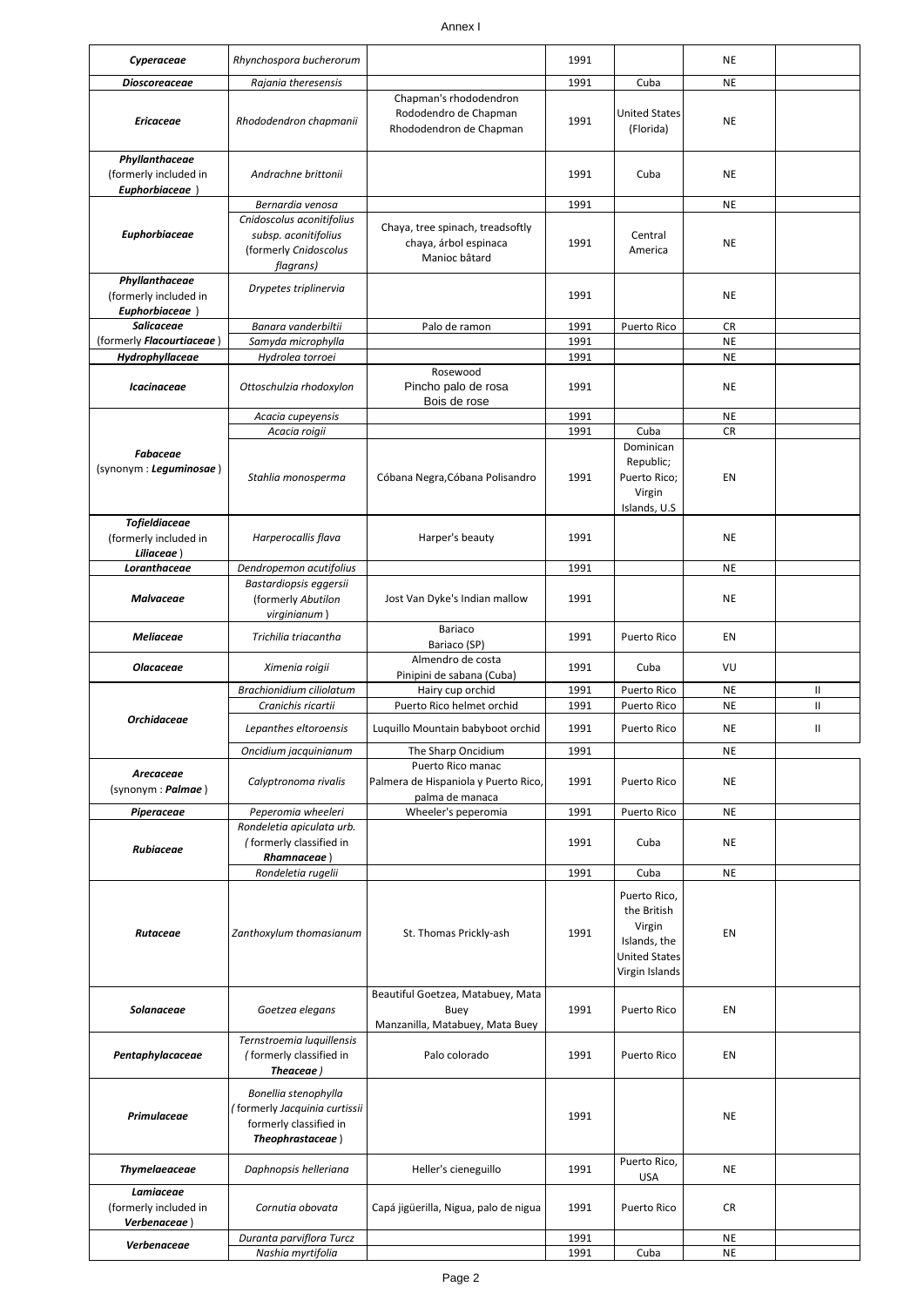#### Annex II

List of species of marine and coastal wildlife strictly protected under the SPAW Protocol in Annex II

Liste des espèces de faune côtière et marine strictement protégées au titre du protocole SPAW à l 'Annexe II Lista de especies de fauna marina y costera estrictamente protegida en el marco del protocolo SPAW en el Annexo II

Updating following the 8th meeting of the Contracting Parties to the SPAW Protocol - Mise à jour suite à la 8ème réunion des Parties contractantes au Protocole SPAW - Actualización después de la octava reunión de las<br>• Spe

*Last revision of the Annexs - Date de dernière révision des Annexes - Ultima revisión de los Anexos : 20/07/2016*

*If you see any errors or have any questions or suggestions on what is shown on this page, please provide us with feedback so that we can correct or extend the information provided.*

| Family - Famille<br>Familia                               | <b>Scientific name</b><br>Nombre científico<br>Nom scientifique             | Comon name in English - Spanish - French<br>Nombre communes en Inglés - Español -<br>Francés<br>Noms communs en Anglais -Espagnol<br>-Français | Date of<br>listing             | Location                                                              | <b>UICN status</b>                                                                                                         | <b>CITES</b>                       | <b>CMS</b> | greements <mark>&amp;</mark> M | <b>EU</b> wildlife<br>Trade<br>regulation |
|-----------------------------------------------------------|-----------------------------------------------------------------------------|------------------------------------------------------------------------------------------------------------------------------------------------|--------------------------------|-----------------------------------------------------------------------|----------------------------------------------------------------------------------------------------------------------------|------------------------------------|------------|--------------------------------|-------------------------------------------|
|                                                           |                                                                             |                                                                                                                                                | <b>FAUNA - FAUNE - FAUNA</b>   | Class/ Classe/Clase : GASTROPODA                                      |                                                                                                                            |                                    |            |                                |                                           |
|                                                           |                                                                             |                                                                                                                                                |                                | Order/ Ordre/ Orden: STYLOMMATOPHORA (formerly PULMONATA)             |                                                                                                                            |                                    |            |                                |                                           |
| <b>Bulimulidae</b>                                        | Orthalicus reses reses                                                      | Stock Island, Florida tree snail<br>Caracol terrestre<br>Escargot arboricole                                                                   | 1991                           | United States (Florida)                                               | NE                                                                                                                         |                                    |            |                                |                                           |
|                                                           |                                                                             |                                                                                                                                                |                                | Class/ Classe/Clase: OSTEICHTHYES<br>Order/ Ordre/ Orden: PERCIFORMES |                                                                                                                            |                                    |            |                                |                                           |
| Percidae                                                  | Etheostoma okaloosae                                                        | Okaloosa darter                                                                                                                                | 1991                           | United States (Florida)                                               | LC                                                                                                                         |                                    |            |                                |                                           |
|                                                           | Etheostoma rubrum                                                           | Bayou darter                                                                                                                                   | 1991                           | <b>United States</b><br>Class/ Classe/Clase: AMPHIBIA                 | EN                                                                                                                         |                                    |            |                                |                                           |
|                                                           |                                                                             |                                                                                                                                                | Order/ Ordre/ Orden: ANURA     |                                                                       |                                                                                                                            |                                    |            |                                |                                           |
|                                                           | Anaxyrus houstonensis<br>(formerly Bufo houstonensis)                       | Houston toad                                                                                                                                   | 1991                           | <b>United States</b>                                                  | EN                                                                                                                         |                                    |            |                                |                                           |
| <b>Bufonidae</b>                                          | Peltophryne lemur                                                           | Puerto Rican Crested Toad<br>Ridge-headed Toad<br>Sapo concho                                                                                  | 1991                           | Puerto Rico                                                           | CR                                                                                                                         |                                    |            |                                |                                           |
|                                                           | Eleutherodactylus barlagnei                                                 | Barlagne Robber frog                                                                                                                           | 1991                           | Guadeloupe                                                            | EN                                                                                                                         |                                    |            |                                |                                           |
|                                                           |                                                                             | Hylode de Barlagne                                                                                                                             |                                |                                                                       |                                                                                                                            |                                    |            |                                |                                           |
|                                                           | Eleutherodactylus jasperi                                                   | Cayey Robber Frog - Golden coqui<br>Coquí dorado                                                                                               | 1991                           | Puerto Rico                                                           | CR                                                                                                                         |                                    |            |                                |                                           |
| Eleutherodactylidae                                       | Eleutherodactylus johnstonei                                                | Johnstone's Robber Frog<br>coquí antillano<br>Hylode de Johnstone                                                                              | 1991                           | Antilles                                                              | LC                                                                                                                         |                                    |            |                                |                                           |
| (formerly included in<br>Leptodactylidae)                 | Eleutherodactylus martinicensis                                             | Martinique Robber frog<br>Hylode de la Martinique                                                                                              | 1991                           | Martinique                                                            | NT                                                                                                                         |                                    |            |                                |                                           |
|                                                           | Eleutherodactylus pinchoni                                                  | Pinchon's Piping Frog<br>Hylode de Pinchon                                                                                                     | 1991                           | Guadeloupe                                                            | EN                                                                                                                         |                                    |            |                                |                                           |
|                                                           | Eleutherodactylus limbatus<br>(formerly Sminthillus limbatus)               | Habana robber frog                                                                                                                             | 1991                           | Cuba                                                                  | VU                                                                                                                         |                                    |            |                                |                                           |
| Hylidae                                                   | Phyllodytes auratus<br>(formerly Amphodus auratus)                          | Golden tree frog<br>El Tucuche golden frog                                                                                                     | 1991                           | Venezuela<br>Trinidad                                                 | CR                                                                                                                         |                                    |            |                                |                                           |
| Plethodontidae                                            | Phaeognathus hubrichti                                                      | Red Hills salamanders                                                                                                                          | 1991                           | Order/ Ordre/ Orden: CAUDATA                                          | EN                                                                                                                         |                                    |            |                                |                                           |
|                                                           |                                                                             |                                                                                                                                                | Class/ Classe/Clase : REPTILIA |                                                                       |                                                                                                                            |                                    |            |                                |                                           |
|                                                           |                                                                             |                                                                                                                                                |                                | Order/ Ordre/ Orden: CROCODYLIA                                       |                                                                                                                            |                                    |            |                                |                                           |
|                                                           |                                                                             | Black caiman                                                                                                                                   |                                |                                                                       |                                                                                                                            |                                    |            |                                |                                           |
| <b>Alligatoridae</b>                                      | Melanosuchus niger                                                          | Caimán negro                                                                                                                                   | 1991                           | Bolivia, Peru, Colombia,<br>Guyana, French Guyana,                    | NE/<br>Lower Risk                                                                                                          | 181                                |            |                                | A & B                                     |
|                                                           | Crocodylus acutus                                                           | Caiman noir<br>American crocodile<br>Cocodrilo americano<br>Crocodile américain                                                                | 1991                           | Brazil<br>Wide                                                        | VU                                                                                                                         | I(except<br>cuban)<br>& II (cuban) |            |                                | A&B                                       |
| Crocodylidae                                              | Crocodylus intermedius                                                      | Orinoco crocodile<br>Cocodrilo del Orinoco<br>Crocodile de l'Orénoque                                                                          | 1991                           | Colombia<br>Venezuela                                                 | CR                                                                                                                         | I.                                 |            |                                | Α                                         |
|                                                           | Crocodylus moreletii                                                        | Morelet's crocodile / central american<br>crocodile<br>Cocodrilo de Morelet, cocodrilo mexicano<br>o de pantano<br>Crocodile de Morelet        | 1991                           | Guatemala<br>Belize<br>Mexico                                         | LC                                                                                                                         | 181                                |            |                                | A & B                                     |
|                                                           |                                                                             |                                                                                                                                                |                                | Order/ Ordre/ Orden: SQUAMATA                                         |                                                                                                                            |                                    |            |                                |                                           |
|                                                           | Chilabothrus inornatus<br>(formerly Epicrates inornatus)                    | Puerto rican boa<br>Boa o culebrón De Puerto Rico<br>Boa de Puerto Rico                                                                        | 1991                           | Puerto Rico                                                           | LC                                                                                                                         | I.                                 |            |                                | Α                                         |
| <b>Boidae</b>                                             | Chilabothr us monensis granti<br>(formerly Epicrates monensis<br>granti)    | Virgin Islands tree boa<br>Boa de la cordillera<br>O de las Islas Vírgenes<br>Boa arboricole des Iles Vierges                                  | 1991                           | Virgin Islands                                                        | NE                                                                                                                         |                                    |            |                                |                                           |
|                                                           | Chilabothrus monensis monensis<br>(formerly Epicrates monensis<br>monensis) | Mona Island boa<br>Boa o culebrón de Mona<br>Boa de l'île Mona                                                                                 | 1991                           | Puerto Rico                                                           | EN                                                                                                                         |                                    |            |                                |                                           |
| Colubridae                                                | Nerodia clarkii taeniata<br>(formerly Nerodia fasciata<br>taeniata)         | Atlantic saltmarsh snake                                                                                                                       | 1991                           | United States (Florida)                                               | NE/ threatened in U.S.<br>Fish and Wildlife<br>Service and the Florida<br>Fish and Wildlife<br>Conservation<br>Commission. |                                    |            |                                |                                           |
| <b>Dactyloidae</b><br>(formerly included in<br>Iguanidae) | Anolis roosevelti                                                           | Culebra Island Giant Anole                                                                                                                     | 1991                           | Puerto Rico<br>Virgin islands                                         | CR                                                                                                                         |                                    |            |                                |                                           |
|                                                           | Cyclura carinata                                                            | Turks and Caicos rock iguana<br>Iguana de Turcas y Caicos<br>Iguane terrestre des îles Turks et Caïcos                                         | 1991                           | <b>Turks and Caicos</b>                                               | CR                                                                                                                         | $\mathbf{I}$                       |            |                                | Α                                         |
|                                                           | Cyclura collei                                                              | Jamaica (Ground/rock) Iguana,<br>Iguana jamaiquina<br>Iguane terrestre de la Jamaique                                                          | 1991                           | Jamaica                                                               | CR                                                                                                                         | J.                                 |            |                                | Α                                         |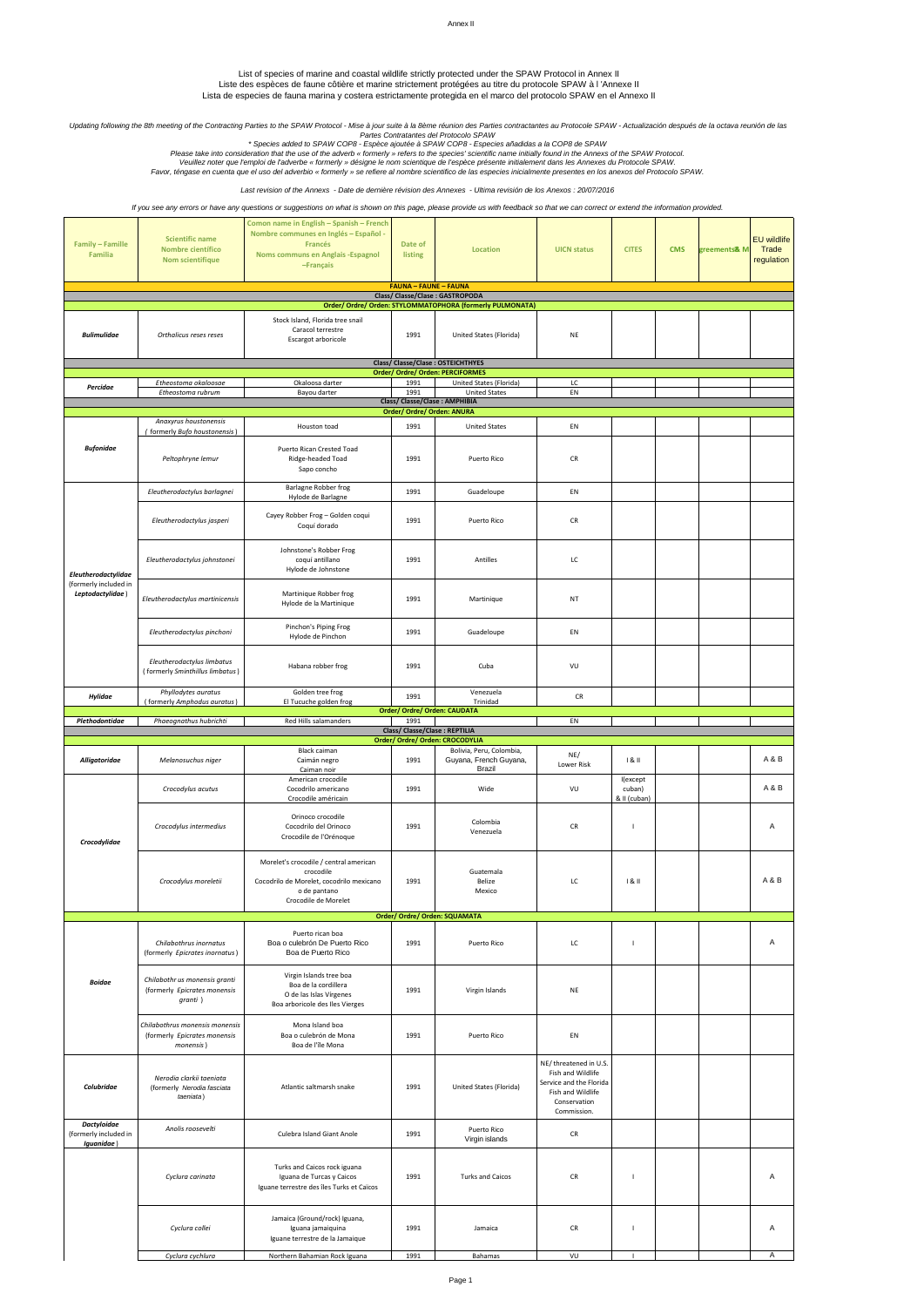|                                                           | Cyclura nubila                                                               | Cuban Ground iguana<br>Iguana cubana<br>Iguane terrestre de Cuba                                              | 1991                     | Cuba<br>Caiman islands                                                  | VU               | $\mathbf{I}$   |                |      | Α           |
|-----------------------------------------------------------|------------------------------------------------------------------------------|---------------------------------------------------------------------------------------------------------------|--------------------------|-------------------------------------------------------------------------|------------------|----------------|----------------|------|-------------|
| Iguanidae                                                 | Cyclura pinguis                                                              | Anegada Rock iguana<br>Iguana de Puerto Rico - Iguana de Anegada<br>Iguane terrestre de l'Ile Anegada         | 1991                     | <b>British Virgin Islands</b>                                           | CR               |                |                |      | Α           |
|                                                           | Cyclura ricordii                                                             | Ricord's rock iguana<br>La Iguana Ricordi<br>Iguane de Ricord                                                 | 1991                     | Dominican Republic; Haiti                                               | CR               |                |                |      | x           |
|                                                           | Cyclura rileyi                                                               | Central Bahamian Rock Iguana<br>Iguana de Bahamas<br>Iguane terrestre des Bahamas                             | 1991                     | <b>Bahamas</b>                                                          | EN               | $\mathbf{I}$   |                |      | Α           |
|                                                           | Cyclura stejnegeri                                                           | Mona Ground Iguana, Mona Island Iguana,<br>Iguana de Mona,<br>Iguane de Mona                                  | 1991                     | Puerto Rico                                                             | EN               | $\mathbf{I}$   |                |      | Α           |
| <b>Scincidae</b>                                          | Eumeces egregius                                                             | Mole Skink                                                                                                    | 1991                     |                                                                         | LC               |                |                |      |             |
|                                                           | Neoseps reynoldsi                                                            | Florida sand skink                                                                                            | 1991                     | Florida                                                                 | VU               |                |                |      |             |
| Sphaerodactylidae<br>(formerly included in<br>Gekkonidae) | Sphaerodactylus micropithecus                                                | Monito Gecko<br>Monito Dwarf Gecko<br>Salamanquita de Monito                                                  | 1991                     | Porto Rico                                                              | EN               |                |                |      |             |
| <b>Teiidae</b><br>Typhlopidae                             | Ameiva polops<br>Typ hlops guadeloupensis                                    | St. Croix Ground Lizard<br>Guadeloupe blind snake<br>Typhlops de Guadeloupe                                   | 1991<br>1991             | US Virgin Islands<br>Guadeloupe                                         | ${\sf CR}$<br>NE |                |                |      |             |
|                                                           |                                                                              |                                                                                                               |                          | Order/ Ordre/ Orden: TESTUDINES                                         |                  |                |                |      |             |
|                                                           |                                                                              | Loggerhead sea turtle                                                                                         |                          |                                                                         |                  |                |                |      |             |
|                                                           | Caretta caretta                                                              | Tortuga-marina caguama<br>Tortue caouanne<br>Green sea turtle                                                 | 1991                     | Worlwide                                                                | VU               | $\blacksquare$ | 181            |      | Α           |
|                                                           | Chelonia mydas                                                               | Tortuga verde<br>Tortue verte<br>Hawksbill turtle                                                             | 1991                     | Worlwide                                                                | EN               | $\blacksquare$ | 181            |      | Α           |
| Cheloniidae                                               | Eretmochelys imbricata                                                       | Tortuga de carey<br>Tortue imbriquée                                                                          | 1991                     | Worlwide                                                                | CR               | $\mathbf{I}$   | 181            |      | Α           |
|                                                           | Lepidochelys kempii                                                          | Kemp's Ridley turtle<br>Tortuga lora<br>Tortue de Kemp                                                        | 1991                     | Worlwide                                                                | CR               | $\mathbf{I}$   | 181            |      | Α           |
|                                                           | Lepidochelys olivacea                                                        | Olive ridley turtle<br>Tortuga Golfina, Olivacea<br>Tortue olivâtre                                           | 1991                     | Worlwide                                                                | VU               |                | 181            |      | Α           |
| <b>Dermochelyidae</b>                                     | Dermochelys coriacea                                                         | Leatherback sea turtle<br>Tortuga laúd<br>Tortue luth                                                         | 1991                     | Worlwide                                                                | VU               | 181            | 181            |      | Α           |
|                                                           | Graptemys oculifera                                                          | Ringed map turtle<br>Tortue annelée                                                                           | 1991                     | <b>USA</b>                                                              | VU               | Ш              |                |      | $\mathbf C$ |
| <b>Emydidae</b>                                           | Pseudemys alabamensis                                                        | Alabama red-bellied turtle<br>Tortuga de vientre rojo de Alabama                                              | 1991                     | <b>USA</b>                                                              | EN               |                |                |      |             |
| <b>Testudinidae</b>                                       | Gopherus polyphemus                                                          | Gopher tortoise<br>Tortuga Terrestre de Florida<br>Gophère polyphème, Tortue De La Floride,<br>Tortue Gaufrée | 1991                     | <b>USA</b>                                                              | VU               | $\rm H$        |                |      | в           |
|                                                           |                                                                              |                                                                                                               | Class/Classe/Clase: AVES | Order/ Ordre/ Orden: CAPRIMULGIFORMES                                   |                  |                |                |      |             |
|                                                           |                                                                              |                                                                                                               |                          |                                                                         |                  |                |                |      |             |
| Caprimulgidae                                             | Caprimulgus noctitherus                                                      | Puerto Rican nightjar<br>Guabairo, Chotacabras portorriqueño<br>Angoulevent de Puerto Rico                    | 1991                     | Puerto Rico                                                             | EN               |                |                |      |             |
| Pic à face blanche                                        | Charadrius melodus                                                           | <b>Piping Plover</b><br>Chorlo chiflador - Frailecillo silbador<br>Pluvier siffleur - Gravelot siffleur       | 1991                     | Antilles                                                                | NT               |                | $\,$ II        |      |             |
| Laridae                                                   | Sternula antillarum antillarum<br>(formerly Sterna antillarum<br>antillarum) | Least Tern<br>Charrancito americano<br>Petite Sterne                                                          | 1991                     | Central America South America<br>USA                                    | NE               |                |                |      |             |
|                                                           | Sterna dougallii dougallii                                                   | Roseate Tern<br>Charrán rosado<br>Sterne de Dougall                                                           | 1991                     | Caribbean<br>Latin America<br>Central America                           | NE               |                |                | AEWA |             |
| Scolopacidae                                              | Numenius borealis                                                            | Eskimo curlew<br>Zarapito Boreal<br>Courlis esquimau                                                          | 1991                     | Argentina; Brazil; Canada; Chile;<br>Paraguay; United States            | CR               | $\mathbf{I}$   | 181            |      | Α           |
|                                                           |                                                                              |                                                                                                               |                          | Order/ Ordre/ Orden: CICONIIFORMES                                      |                  |                |                |      |             |
| Ciconiidae                                                | Jabiru mycteria                                                              | Jabiru<br>Cigüeña jabirú, tuyuyu<br>Jabiru d'Amérique                                                         | 1991                     | Latin America                                                           | LC               |                |                |      | Α           |
|                                                           | Mycteria americana                                                           | Wood stork<br>Tántalo Americano<br>Tantale d'Amérique                                                         | 1991                     | Caribbean<br>Latin America<br>Central America<br>USA                    | LC               |                |                |      |             |
| Columbidae                                                | Patagioenas inornata wetmorei<br>(formerly Columba inornata                  | Puerto Rican plain pigeon<br>Torcaza boba de Puerto Rico                                                      | 1991                     | Order/ Ordre/ Orden: COLUMBIFORMES<br>Puerto Rico                       | NE               |                |                |      |             |
|                                                           | wetmorei)                                                                    | Pigeon simple de Puerto Rico                                                                                  |                          |                                                                         |                  |                |                |      |             |
|                                                           |                                                                              |                                                                                                               |                          | Order/ Ordre/ Orden: FALCONIFORMES<br>Caribbean                         |                  |                |                |      |             |
|                                                           | Chondrohierax uncinatus                                                      | Hook-billed Kite<br>Gavilán pico gancho<br>Milan bec-en-croc                                                  | 1991                     | Latin America<br>Central America<br><b>USA</b>                          | LC               | $\rm{II}$      | Ш              |      | A&B         |
|                                                           |                                                                              |                                                                                                               |                          |                                                                         |                  |                |                |      |             |
| <b>Accipitridae</b>                                       | Haliaeetus leucocephalus                                                     | <b>Bald Eagle</b><br>Águila cabeza blanca<br>Pygargue à tête blanche                                          | 1991                     | Native : Canada; Mexico; Saint<br>Pierre and Miquelon; United<br>States | LC               | $\rm{II}$      | $\, \parallel$ |      | Α           |
|                                                           | Harpia harpyja                                                               | Harpy Eagle<br>Aguila Arpía<br>Harpie féroce                                                                  | 1991                     | Caribbean<br>Latin America<br>Central America                           | NT               | $\mathbf{I}$   | Ш              |      |             |
|                                                           | Rostrhamus sociabilis plumbeus                                               | Everglade Snail kite<br>Caracolero común<br>Milan des marais                                                  | 1991                     | <b>USA</b>                                                              | NE               |                |                |      |             |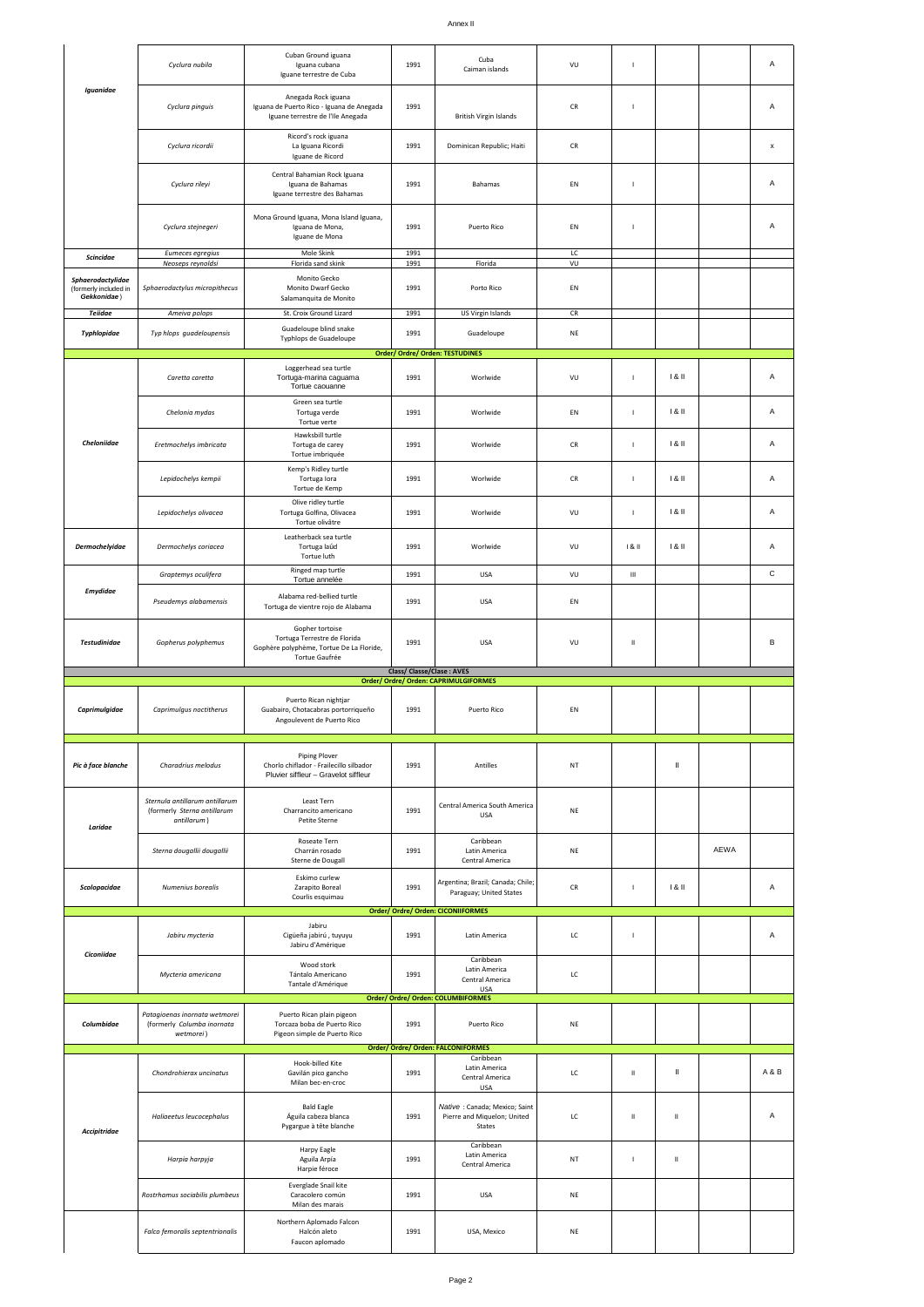#### Annex II

| <b>Falconidae</b>                                            | Falco peregrinus                                                                          | Peregrine Falcon<br>Halcón peregrino<br>Faucon pèlerin                                                  | 1991 | Worldwide                                                                                                   | LC         | $\mathbf{I}$ | $\mathbf{H}% _{0}$ | Raptors | Α |
|--------------------------------------------------------------|-------------------------------------------------------------------------------------------|---------------------------------------------------------------------------------------------------------|------|-------------------------------------------------------------------------------------------------------------|------------|--------------|--------------------|---------|---|
|                                                              | Caracara plancus<br>(formerly Polyborus plancus)                                          | Southern crested Caracara<br>Carancho Caracara quebrantahuesos<br>Caracara huppé                        | 1991 | Argentina<br>Bolivia<br>Chile<br>Paraguay<br>Peru                                                           | LC         | Ш            |                    |         | В |
|                                                              |                                                                                           |                                                                                                         |      | Order/ Ordre/ Orden: GALLIFORMES                                                                            |            |              |                    |         |   |
| Cracidae                                                     | Aburria pipile<br>(formerly Pipile pipile)                                                | <b>Trinidad Piping Guan</b><br>Pava de Trinidad<br>Pénélope siffleuse                                   | 1991 | trinidad                                                                                                    | ${\sf CR}$ |              |                    |         |   |
| Phasianidae                                                  | Tympanuchus cupido attwateri                                                              | Attwater's Greater Prairie-Chicken<br>Gallo de las praderas<br>De Attwater<br>Tétras cupidon d'Attwater | 1991 | USA (Texas)                                                                                                 | NE         |              |                    |         |   |
|                                                              |                                                                                           | <b>Whooping Crane</b>                                                                                   |      | Order/ Ordre/ Orden: GRUIFORMES                                                                             |            |              | $\,$ II            |         | Α |
|                                                              | Grus americana                                                                            | Grulla trompetera                                                                                       | 1991 | Mexico, USA                                                                                                 | EN         | $\mathbf{I}$ |                    |         |   |
| Gruidae                                                      | Grus canadensis nesiotes                                                                  | Sandhill Crane<br>Grulla canadiense<br>Grue canadienne de Cuba                                          | 1991 | Cuba                                                                                                        | NE         | I            |                    |         | Α |
|                                                              | Grus canadensis pulla                                                                     | Mississippi Sandhill Crane<br>Grulla cenicienta del Misisipí<br>Grue canadienne du Mississippi          | 1991 | <b>USA</b>                                                                                                  | NE         | ı            |                    |         | Α |
|                                                              |                                                                                           |                                                                                                         |      | Order/ Ordre/ Orden: PASSERIFORMES                                                                          |            |              |                    |         |   |
| Corvidae                                                     | Aphelocoma coerulescens<br>coerulescens<br>(formerly Aphelocoma<br>coerulescens cyanotis) | Florida scrub jay<br>Chara floridana<br>Geai à gorge blanche                                            | 1991 | <b>USA</b>                                                                                                  | NE         |              |                    |         |   |
|                                                              | Corvus leucognaphalus                                                                     | White-necked Crow<br>Cuervo de cuello blanco<br>Corneille d'Hispaniola                                  | 1991 | Haiti, Dominican Republic,<br>Puerto Rico                                                                   | VU         |              |                    |         |   |
|                                                              | Ammodramus maritimus<br>mirabilis                                                         | Cape Sable Seaside sparrow<br>Bruant maritime du Cap Sable                                              | 1991 | <b>USA</b>                                                                                                  | NE         |              |                    |         |   |
| <b>Emberezidae</b>                                           | Ammodramus savannarum<br>floridanus                                                       | Florida Grasshopper Sparrow<br>Gorrión sabanero Pechileonado de Florida<br>Bruant sauterelle de Floride | 1991 | <b>USA</b>                                                                                                  | NE         |              |                    |         |   |
| <b>Fringillidae</b><br>(formerly included in<br>Emberezidae) | Carduelis cucullata                                                                       | Red Siskin<br>Cardenalito<br>Tarin (chardonneret) rouge du Vénézuela                                    | 1991 | Colombia, Puerto Rico,<br>Venezuela, Trinidad & Tobago,<br>Guyana                                           | NE         | $\mathbf{I}$ |                    |         | Α |
|                                                              | Cinclocerthia ruficauda                                                                   | <b>Brown Trembler</b><br>Cocobino Pardo<br>Trembleur brun                                               | 1991 | <b>Lesser Antilles</b>                                                                                      | LC         |              |                    |         |   |
| Mimidae                                                      | Ramphocinclus brachyurus                                                                  | White-Breasted Thrasher<br>Cuitlacoche Pechiblanco<br>Moqueur à gorge-blanche                           | 1991 | <b>Lesser Antilles</b>                                                                                      | EN         |              |                    |         |   |
| Parulidae<br>(formerly included in                           | Vermivora bachmanii                                                                       | Bachman's warbler<br>Bijirita de Bachman<br>Paruline de Bachman                                         | 1991 | USA, Cuba                                                                                                   | CR         |              |                    |         |   |
| Emberezidae)                                                 | Setophaga kirtlandii<br>(formerly Dendroica kirtlandii)                                   | Kirtland's Warbler<br>Reinita de Kirtland<br>Paruline de Kirtland                                       | 1991 | USA, Bahamas                                                                                                | NE         |              |                    |         |   |
| <b>Turdidae</b>                                              | Catharus bicknelli *                                                                      | Bicknell's Thrush<br>Zorzal/ tordo de Bicknell<br>Grive de Bicknell                                     | 2014 | North America<br><b>Greater Antilles</b><br><b>Order/ Ordre/ Orden: PELECANIFORMES</b>                      | VU         |              |                    |         |   |
| Pelecanidae                                                  | Pelecanus occidentalis                                                                    | <b>Brown Pelican</b><br>Pelícano Pardo<br>Pélican brun                                                  | 1991 | Antiles, Galapagos, North,<br>Central and South of the<br>American Coast<br>Order/ Ordre/ Orden: PICIFORMES | LC         |              |                    |         |   |
| Picidae                                                      | Picoides borealis                                                                         | Red-Cockaded Woodpecker<br>Pico de Florida<br>Pic à face blanche                                        | 1991 | <b>USA</b><br>Order/ Ordre/ Orden: PROCELLARIIFORMES                                                        | NT         |              |                    |         |   |
| Hydrobatidae                                                 | Hydrobates pelagicus                                                                      | European Storm-Petrel<br>Paíño europeo<br>Océanite tempête                                              | 1991 | E Atlantic and Mediterranean;<br>ranges to Indian Ocean                                                     | LC         |              |                    |         |   |
| Procellariidae                                               | Pterodroma hasitata                                                                       | Black-capped Petrel<br>Petrel de Cornilla negra - Antillano<br>Pétrel diablotin                         | 2014 | Cuba, Hispaniola, Guadeloupe,<br>Dominica ; West Atlantic                                                   | EN         |              |                    |         |   |
|                                                              | Puffinus Iherminieri                                                                      | Audubon's Shearwater<br>Pardela de Audubon<br>Puffin d'Audubon                                          | 1991 | Caribbean islands<br>Order/ Ordre/ Orden: PSITTACIFORMES                                                    | LC         |              |                    |         |   |
|                                                              | Amazona arausiaca                                                                         | Red necked parrot / Amazon<br>Amazona Cabenazul<br>Amazone de Bouquet<br>Yellow-shouldered Amazon       | 1991 | Dominica                                                                                                    | VU         | $\mathbf{I}$ |                    |         | Α |
|                                                              | Amazona barbadensis                                                                       | Amazona de Espalda Amarilla<br>Amazone à épaulettes jaune                                               | 1991 | Aruba,<br>Netherlands Antilles, Venezuela                                                                   | VU         | J.           |                    |         | Α |
|                                                              | Amazona guildingii                                                                        | St Vincent Amazon<br>Amazona de San Vicente<br>Amazone de Saint-Vincent                                 | 1991 | Saint Vincent and the<br>Grenadines                                                                         | VU         | $\mathbf{I}$ |                    |         | Α |
|                                                              | Amazona imperialis                                                                        | <b>Imperial Amazon</b><br>Amazona imperial<br>Amazone impériale                                         | 1991 | Dominica                                                                                                    | EN         | $\mathbf{I}$ |                    |         | Α |
| Psittacidae                                                  | Amazona leucocephala                                                                      | Cuban Amazon, Rose-throated parrot<br>Amazona Cubana<br>Amazone de Cuba                                 | 1991 | Bahamas,<br>Cayman Islands<br>Cuba                                                                          | NT         | I            |                    |         | Α |
|                                                              | Amazona versicolor                                                                        | St Lucia Amazon<br>Amazona de Santa Lucía<br>Amazone de Sainte-Lucie                                    | 1991 | Saint Lucia                                                                                                 | VU         | J.           |                    |         | Α |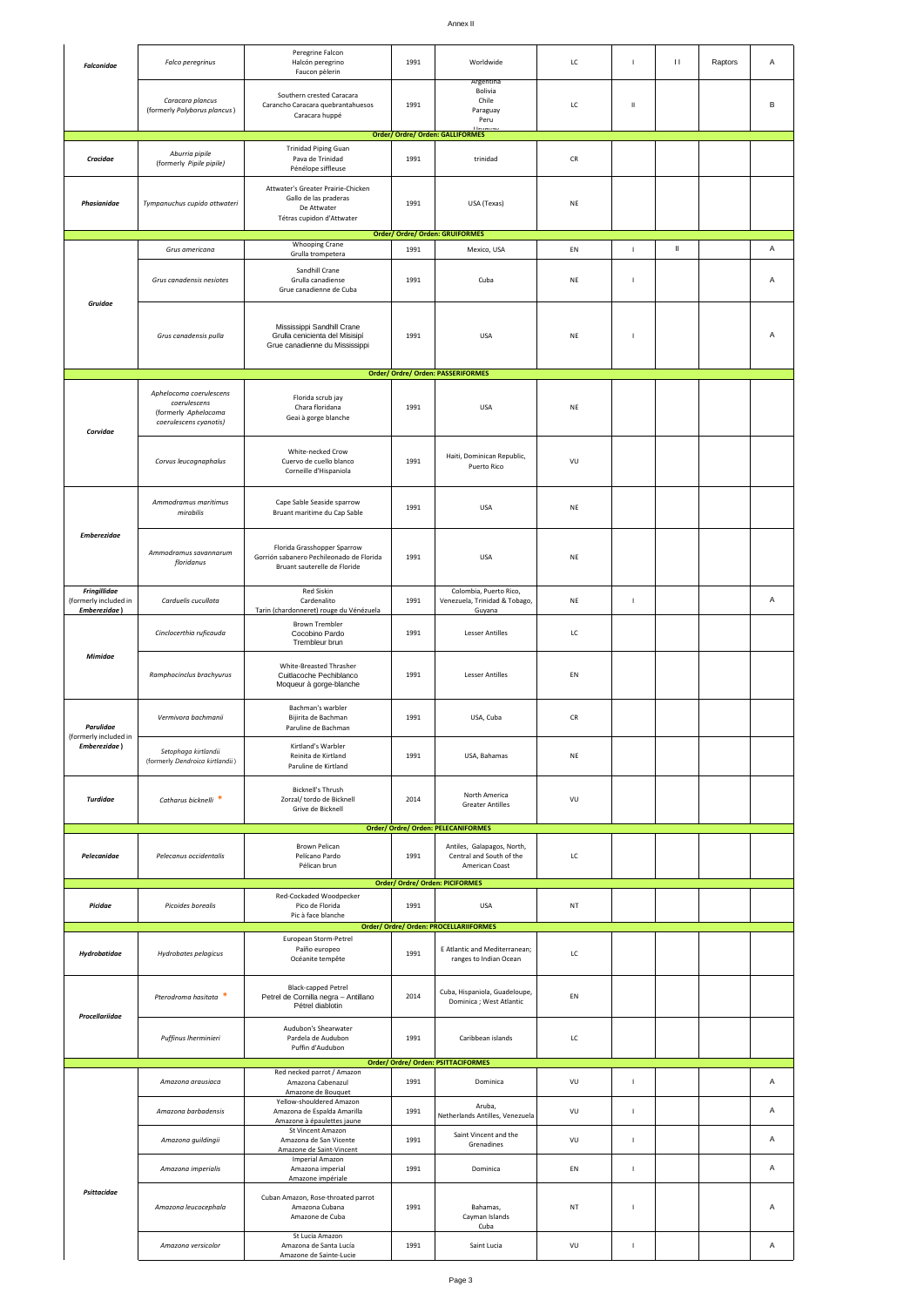|                                                        | Amazona vittata                                                                                                                                                                                                                              | Puerto Rican Amazon<br>Amazona de Puerto Rico                                                         | 1991         | Puerto Rico                                                                 | CR                | $\mathbf{I}$   |    | Α     |
|--------------------------------------------------------|----------------------------------------------------------------------------------------------------------------------------------------------------------------------------------------------------------------------------------------------|-------------------------------------------------------------------------------------------------------|--------------|-----------------------------------------------------------------------------|-------------------|----------------|----|-------|
|                                                        |                                                                                                                                                                                                                                              | Amazone de Puerto Rico<br>Scarlet Macaw                                                               | 1991         | Central America,                                                            | LC                |                |    | Α     |
|                                                        | Ara macao                                                                                                                                                                                                                                    | Guacamayo macao<br>Ara rouge                                                                          |              | Antilles<br>Class/ Classe/Clase : MAMMALIA                                  |                   | $\mathbf{I}$   |    |       |
|                                                        |                                                                                                                                                                                                                                              |                                                                                                       |              | Order/ Ordre/ Orden: CARNIVORA                                              |                   |                |    |       |
| Canidae                                                | Speothos venaticus                                                                                                                                                                                                                           | Bush dog<br>Perrito Venadero<br>Chien des buissons - bois                                             | 1991         | Central & South of America<br>(Guyana)                                      | NT                |                |    |       |
|                                                        | Leopardus pardalis<br>(formerly Felis pardalis)                                                                                                                                                                                              | Ocelot<br>Ocelote<br>Ocelot                                                                           | 1991         | Central & South of America, USA                                             | LC                |                |    |       |
| Felidae                                                | Leopardus tigrinus<br>(formerly Felis tigrina)                                                                                                                                                                                               | Oncilla, tiger cat<br>Leopardo tigre (formerly Gato tigre)<br>Oncille                                 | 1991         | Central & South of America                                                  | VU                | $\mathbf{I}$   |    | Α     |
|                                                        | Leopardus wiedii<br>(formerly Felis wiedii)                                                                                                                                                                                                  | Margay (EN, SP, FR)                                                                                   | 1991         | Central & South of America                                                  | NT                | $\mathsf I$    |    | Α     |
|                                                        | Puma yaqouaroundi<br>(formerly Felis yagouaroundi)                                                                                                                                                                                           | Jaguarundi<br>Yaguarundí<br>Jaguarondi                                                                | 1991         | Central & South of America                                                  | LC                | 181            |    | A & B |
| Phocidae                                               | All spp.                                                                                                                                                                                                                                     |                                                                                                       | 1991         |                                                                             |                   |                |    |       |
| <b>Mustelidae</b>                                      | Pteronura brasiliensis                                                                                                                                                                                                                       | Giant otter<br>Lobo del rio<br>Loutre géante du Brésil                                                | 1991         | South America                                                               | EN                | $\overline{1}$ |    | Α     |
| <b>Ursidae</b>                                         | Tremarctos ornatus                                                                                                                                                                                                                           | <b>Spectacled Bear</b><br>Oso de Anteojos<br>Ours à lunettes                                          | 1991         | South America                                                               | NE                | $\mathbf{I}$   |    | Α     |
|                                                        |                                                                                                                                                                                                                                              |                                                                                                       | 1991         | Order/ Ordre/ Orden: CETACEA                                                |                   |                |    |       |
|                                                        | All spp.                                                                                                                                                                                                                                     |                                                                                                       |              | Order/ Ordre/ Orden: CHIROPTERA                                             |                   |                |    |       |
| Molossidae                                             | Tadarida brasiliensis                                                                                                                                                                                                                        | Brazilian Free-tailed Bat<br>Murciélago cola de ratón<br>Molosse du Brésil                            | 1991         | Central & South of America, USA                                             | LC                |                | J. |       |
| Mormoopidae                                            | Pteronotus davyi                                                                                                                                                                                                                             | Davy's naked-backed bat<br>Murciélago de espalda desnuda<br>Ptéronote de Davy, Chauve-souris à dos nu | 1991         | Central America, Antilles                                                   | LC                |                |    |       |
|                                                        | Ardops nichollsi                                                                                                                                                                                                                             | Tree Bat                                                                                              | 1991         | <b>Lesser Antilles</b>                                                      | LC                |                |    |       |
|                                                        |                                                                                                                                                                                                                                              | Ardops des Petites Antilles                                                                           |              |                                                                             |                   |                |    |       |
| Phyllostomidae                                         | Brachyphylla cavernarum                                                                                                                                                                                                                      | Antillean Fruit-eating Bat<br>Brachyphylle des antilles                                               | 1991         | Puerto Rico, Virgin islands,<br><b>Lesser Antilles</b>                      | LC                |                |    |       |
|                                                        | Chiroderma improvisum                                                                                                                                                                                                                        | Guadeloupe Big-eyed Bat<br>Chiroderme de la Guadeloupe                                                | 1991         | Guadeloupe                                                                  | EN                |                |    |       |
| Vespertilionidae                                       | Eptesicus guadeloupensis                                                                                                                                                                                                                     | Guadeloupe Big brown bat<br>Gran murciélago Marrón de Guadalupe<br>Sérotine de la Guadeloupe          | 1991         | Guadeloupe                                                                  | EN                |                |    |       |
|                                                        |                                                                                                                                                                                                                                              | Giant armadillo                                                                                       |              | Order/ Ordre/ Orden: CINGULATA (formerly : EDENTATA)                        |                   |                |    |       |
| <b>Dasypodidae</b>                                     | Priodontes maximus<br>(formerly Priodontes giganteus)                                                                                                                                                                                        | Armadillo gigante<br>Tatou géant                                                                      | 1991         | South America                                                               | VU                | $\mathbf{I}$   |    | Α     |
|                                                        |                                                                                                                                                                                                                                              |                                                                                                       |              | Order/ Ordre/ Orden: LAGOMORPHA                                             |                   |                |    |       |
|                                                        |                                                                                                                                                                                                                                              |                                                                                                       |              |                                                                             |                   |                |    |       |
| Leporidae                                              | Sylvilagus palustris hefneri                                                                                                                                                                                                                 | Lower keys marsh rabbit                                                                               | 1991         | <b>USA</b><br>Order/ Ordre/ Orden: DIDELPHIMORPHIA (formerly : MARSUPIALIA) | CR                |                |    |       |
| <b>Didelphidae</b>                                     | Chironectes minimus                                                                                                                                                                                                                          | Water Opossum, Yapok<br>Cuica de agua - Tlacuache acuático<br>Opossum aquatique, yapock               | 1991         | Central & South of America                                                  | LC                |                |    |       |
| Atelidae<br>(formerly: Cebidae)                        | Alouatta palliata                                                                                                                                                                                                                            | Mantled Howler Monkey<br>Mono congo<br>Singe hurleur à manteau                                        | 1991         | <b>Order/ Ordre/ Orden: PRIMATES</b><br>South America                       | LC                | $\mathbf{I}$   |    | Α     |
|                                                        | Mesocapromys angelcabrerai<br>(formerly Capromys<br>angelcabrerai)                                                                                                                                                                           | Cabrera's hutia                                                                                       | 1991         | Order/ Ordre/ Orden: RODENTIA<br>Cuba                                       | EN                |                |    |       |
|                                                        | Mesocapromys auritus                                                                                                                                                                                                                         | Large-Eared hutia                                                                                     | 1991         | Cuba                                                                        | EN                |                |    |       |
| Capromyidae                                            | (formerly Capromys auritus)<br>Mysateles garridoi                                                                                                                                                                                            | Jutía rata<br>Garrido's hutia                                                                         | 1991         | <b>Greater Antilles</b>                                                     | CR                |                |    |       |
|                                                        | (formerly Capromys garridoi)<br>Mesocapromys nanus                                                                                                                                                                                           | Jutía de Garrido<br>Dwarf hutia<br>Jutía enana                                                        | 1991         | Cuba                                                                        | CR                |                |    |       |
|                                                        | (formerly: Capromys nanus)                                                                                                                                                                                                                   | Hutia nain                                                                                            |              |                                                                             |                   |                |    |       |
|                                                        | Mesocapromys sanfelipensis<br>(formerly Capromys<br>sanfelipensis)                                                                                                                                                                           | San Felipe Hutia<br>Jutía de la Tierra                                                                | 1991         | Cuba                                                                        | CR                |                |    |       |
| <b>Dasyproctidae</b>                                   | Dasyprocta guamara                                                                                                                                                                                                                           | Orinoco agouti<br>Guamara                                                                             | 1991         | Venezuela                                                                   | NT                |                |    |       |
|                                                        | Neotoma floridana smalli<br>Peromyscus gossypinus                                                                                                                                                                                            | Key Largo Woodrat<br>Cotton mouse                                                                     | 1991         | <b>USA</b>                                                                  | NE                |                |    |       |
| <b>Cricetidae</b><br>(formerly included in<br>Muridae) | allapaticola<br>Peromyscus polionotus<br>(formerly<br>Peromyscus polionotus allophrys<br>Peromyscus polionotus<br>ammobates Peromyscus<br>polionotus niveiventris<br>Peromyscus polionotus phasma<br>Peromyscus polionotus<br>trissyllepsis) | Souris de coton<br>Oldfield Deermouse/mouse                                                           | 1991<br>1991 | <b>USA</b><br><b>USA</b>                                                    | $_{\rm NE}$<br>LC |                |    |       |
|                                                        |                                                                                                                                                                                                                                              |                                                                                                       |              | Order/ Ordre/ Orden: SIRENIA                                                |                   |                |    |       |
|                                                        | All spp.                                                                                                                                                                                                                                     |                                                                                                       | 1991         | Class/Classe/Clase: ANTHOZOA                                                |                   |                |    |       |
|                                                        |                                                                                                                                                                                                                                              |                                                                                                       |              | Order/ Ordre/ Orden: SCLERACTINIA                                           |                   |                |    |       |
|                                                        | Acropora cervicornis *                                                                                                                                                                                                                       | Staghorn coral<br>Coral cuerno de ciervo<br>Corne de cerf                                             | 2014         | Wide                                                                        | CR                | $\rm H$        |    | в     |
| Acroporidae                                            | Acropora palmata *                                                                                                                                                                                                                           | Elkhorn coral<br>Coral cuerno de alce<br>Corne d'élan                                                 | 2014         | Wide                                                                        | CR                | $\rm H$        |    | в     |
| Faviidae                                               | Montastraea annularis *                                                                                                                                                                                                                      | Boulder star coral<br>Corail étoile massif                                                            | 2014         | Western Atlantic Ocean                                                      | EN                | $\rm H$        |    | В     |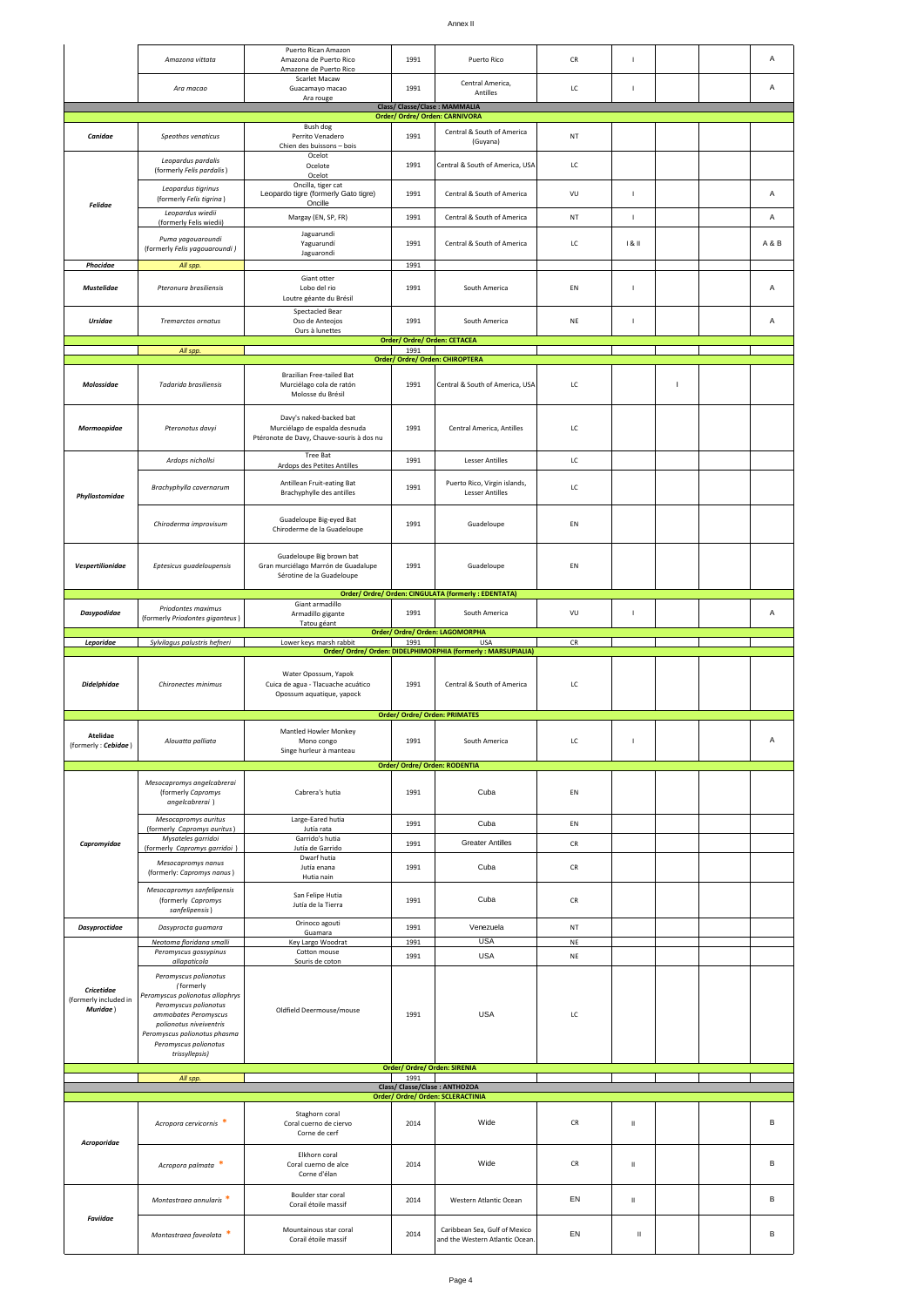| <b>Family</b><br><b>Familia</b><br>Famille           | <b>Scientific name</b><br><b>Nombre cientifico</b><br><b>Nom scientifique</b>                                       | Comon name in English -<br>Spanish - French<br>Nombre communes en Inglés<br>- Español - Francés<br>Noms communs en Anglais -<br>Espagnol - Français | Date of<br><b>Listing</b> | <b>Location</b>                                                                                                                     | <b>UICN Red list</b><br>status                  | <b>CITES</b> | <b>CMS</b> | <b>MOU</b> | <b>EU</b> wildlifeTr |
|------------------------------------------------------|---------------------------------------------------------------------------------------------------------------------|-----------------------------------------------------------------------------------------------------------------------------------------------------|---------------------------|-------------------------------------------------------------------------------------------------------------------------------------|-------------------------------------------------|--------------|------------|------------|----------------------|
|                                                      |                                                                                                                     | FLORA - FLORE - FLORA * Species added to SPAW COP8 - Espèce ajoutée à SPAW COP8 - Especies añadidas a la COP8 de SPAW                               |                           | Division/Embranchement/Filo o División: TRACHEOPHYTA (Vascular plants)                                                              |                                                 |              |            |            |                      |
| Acanthaceae<br>(formerly included in<br>Verbenaceae) | Avicennia germinans<br>(formerly Avicennia nitida)                                                                  | <b>Black mangrove</b><br>Mangle negro<br>Palétuvier noir                                                                                            | 1991                      | Antilles, Mexico, Central<br>America, Guyana, West<br>Africa                                                                        | LC                                              |              |            |            |                      |
| Apocynaceae<br>(formerly<br>Asclepiadaceae)          | Asclepias viridula                                                                                                  | Southern milkweed                                                                                                                                   | 1991                      |                                                                                                                                     | <b>NE</b>                                       |              |            |            |                      |
|                                                      | Roystonea regia<br>(formerly Roystonea elata)                                                                       | Florida royal palm<br>Palma botella<br>Palmier royal de Floride                                                                                     | 1991                      |                                                                                                                                     | NE                                              |              |            |            |                      |
| Arecaceae<br>(formerly Palmae)                       | Roystonea oleracea                                                                                                  | Caribbean royal palm<br>Palmera imperial<br>Palmier royal                                                                                           | 1991                      | Central & South America                                                                                                             | NE                                              |              |            |            |                      |
|                                                      | Syagrus amara<br>(formerly Rhyticocos amara)                                                                        | Overtop palm<br>Petit coco                                                                                                                          | 1991                      | Guyana, Guadeloupe,<br>Martinique, St Martin, St<br>Barthélémy                                                                      | <b>NE</b>                                       |              |            |            |                      |
| Asparagaceae<br>(formerly Agavaceae)                 | Nolina brittoniana                                                                                                  | Britton's beargrass                                                                                                                                 | 1991                      | <b>USA</b>                                                                                                                          | NE                                              |              |            |            |                      |
| Asteraceae<br>(formerly Compositae)                  | Verbesina chapmanii                                                                                                 | Chapman's crownbeard                                                                                                                                | 1991                      | USA                                                                                                                                 | NE                                              |              |            |            |                      |
| <b>Bignoniaceae</b>                                  | Ekmanianthe longiflora                                                                                              | Chene a glandes (Haiti)<br>Roble de Puerto Rico<br>Roblillo - Roble real (Cuba)                                                                     | 2014                      | Haiti, Cuba, Dominican<br>Republic                                                                                                  | EN                                              |              |            |            |                      |
|                                                      | Melocactus intortus                                                                                                 | Turk's cap<br>Melón de costa<br>Tête à l'Anglais                                                                                                    | 1991                      | Caribbean                                                                                                                           | LC                                              |              | Ш          |            | B                    |
| Cactaceae                                            | Consolea Macracantha<br>(formerly Opuntia<br>Macracantha)                                                           | Prickly pear<br>Tuna de Cruz<br>Figuier de Barbarie                                                                                                 | 1991                      | Cuba                                                                                                                                | LC                                              |              |            |            |                      |
| Combretaceae                                         | Conocarpus erectus                                                                                                  | Buttonwood<br>Mangle botón<br>Manglier gris                                                                                                         | 1991                      | Guyana, Guadeloupe,<br>Martinique, St Martin, St<br>Barthélémy                                                                      | LC                                              |              |            |            |                      |
|                                                      | Laguncularia racemosa<br>Halodule wrightii                                                                          | White mangrove<br>Shoalgrass                                                                                                                        | 1991<br>1991              | Caribbean, South America                                                                                                            | LC<br>LC                                        |              |            |            |                      |
| Cymodoceaceae                                        | Syringodium filiforme<br>(formerly Cymodocea<br>manatorum)                                                          | (formerly Seagrass)<br>Manatee-grass (Seagrass)                                                                                                     | 1991                      | western tropical Atlantic<br>from Florida (USA) to<br>Venezuela, including the<br>Gulf of Mexico and the<br>Caribbean Sea, Bermuda. | LC                                              |              |            |            |                      |
| Euphorbiaceae                                        | Euphorbia deltoidea ssp.<br>serpyllum<br>(formerly Chamaesyce<br>deltoidea ssp. Serpyllum<br>Euphorbia telephioides | Wedge sandmat<br>Telephus spurge                                                                                                                    | 1991<br>1991              | <b>USA</b><br><b>USA</b>                                                                                                            | <b>NE</b><br><b>NE</b>                          |              |            |            |                      |
| Fabaceae                                             | Chamaecrista lineata var.<br>keyensis                                                                               | Narrowpod sensitive pea<br>Sweetscented pigeonwings                                                                                                 | 1991                      | <b>USA</b>                                                                                                                          | NE                                              |              |            |            |                      |
| [formerly <b>Leguminosae</b> ]                       | Clitoria fragrans<br>Vicia ocalensis                                                                                | <b>Butterfly Pea</b><br>Ocala vetch                                                                                                                 | 1991<br>1991              | USA<br><b>USA</b>                                                                                                                   | NE<br>NT                                        |              |            |            |                      |
|                                                      | Thalassia testudinum                                                                                                | Turtle grass<br>Hierba de tortuga<br>Herbe à tortue                                                                                                 | 1991                      | South, North America,<br>Central America, Caribbean                                                                                 | LC                                              |              |            |            |                      |
| Hydrocharitaceae                                     | Halophila baillonis<br>(formerly Halophila<br>achersonii)                                                           | Florida Keys seagrass<br>Halophile nervurée                                                                                                         | 1991                      |                                                                                                                                     | <b>NE</b>                                       |              |            |            |                      |
|                                                      | Halophila decipiens                                                                                                 | Hairy spoon seagrass,<br>Caribbean seagrass                                                                                                         | 1991                      | Worldwide                                                                                                                           | LC                                              |              |            |            |                      |
|                                                      | Halophila engelmannii                                                                                               | Engelmann's seagrass                                                                                                                                | 1991                      | Florida, Texas, Bahamas,<br>Cuba and the West Indies.                                                                               | NE                                              |              |            |            |                      |
| <b>Iridaceae</b>                                     | Calydorea coelestina<br>(formerly Salpingostylis<br>coelestina)                                                     | Bartram's Ixia                                                                                                                                      | 1991                      | <b>USA</b>                                                                                                                          | NE                                              |              |            |            |                      |
|                                                      | Conradina glabra                                                                                                    | Apalochicola false rosemary                                                                                                                         | 1991                      | <b>USA</b>                                                                                                                          | NE (G1 -<br>NatureServe<br>conservation status) |              |            |            |                      |
| Lamiaceae                                            | Stachydeoma graveolens<br>(formerly Hedeoma<br>graveolens)                                                          | mock pennyroyal                                                                                                                                     | 1991                      | <b>USA</b>                                                                                                                          | NE                                              |              |            |            |                      |
| (formerly Labiatae)                                  | Macbridea alba                                                                                                      | White birds-in-a-nest                                                                                                                               | 1991                      | <b>USA</b>                                                                                                                          | NE (G2 -<br>NatureServe<br>conservation status) |              |            |            |                      |
|                                                      | Scutellaria floridana                                                                                               | Florida skullcap<br>Scutellaire de Floride                                                                                                          | 1991                      | <b>USA</b>                                                                                                                          | NE (G2 -<br>NatureServe<br>conservation status) |              |            |            |                      |
| Lentibulariaceae                                     | Pinguicula ionantha                                                                                                 | Violet butterwort<br>Godfrey's butterwort<br>Grassette                                                                                              | 1991                      | <b>USA</b>                                                                                                                          | NE (G2 -<br>NatureServe<br>conservation status) |              |            |            |                      |
| Lythraceae                                           | Cuphea aspera                                                                                                       | Tropical waxweed<br>la hierba del cáncer                                                                                                            | 1991                      | USA                                                                                                                                 | NE (G2 -<br>NatureServe<br>conservation status) |              |            |            |                      |
| Malvaceae                                            | Bombacopsis emarginata                                                                                              | Seibon de arroyo                                                                                                                                    | 2014                      | Dominican Republic, Cuba                                                                                                            | NE                                              |              |            |            |                      |
| <b>Orchidaceae</b>                                   | <b>Elleanthus dussii</b>                                                                                            |                                                                                                                                                     | 1991                      | <b>French Antilles</b>                                                                                                              | NE- LR/LC<br>Guadeloupe,<br>Martinique          |              |            |            |                      |
| Poaceae<br>(formely Graminae)                        | Epidendrum mutelianum<br>Schizachyrium niveum                                                                       | Orange-flower star orchid<br>Pinescrub bluestem                                                                                                     | 1991<br>1991              | Guadeloupe<br><b>USA</b>                                                                                                            | NE<br>NE                                        |              |            |            |                      |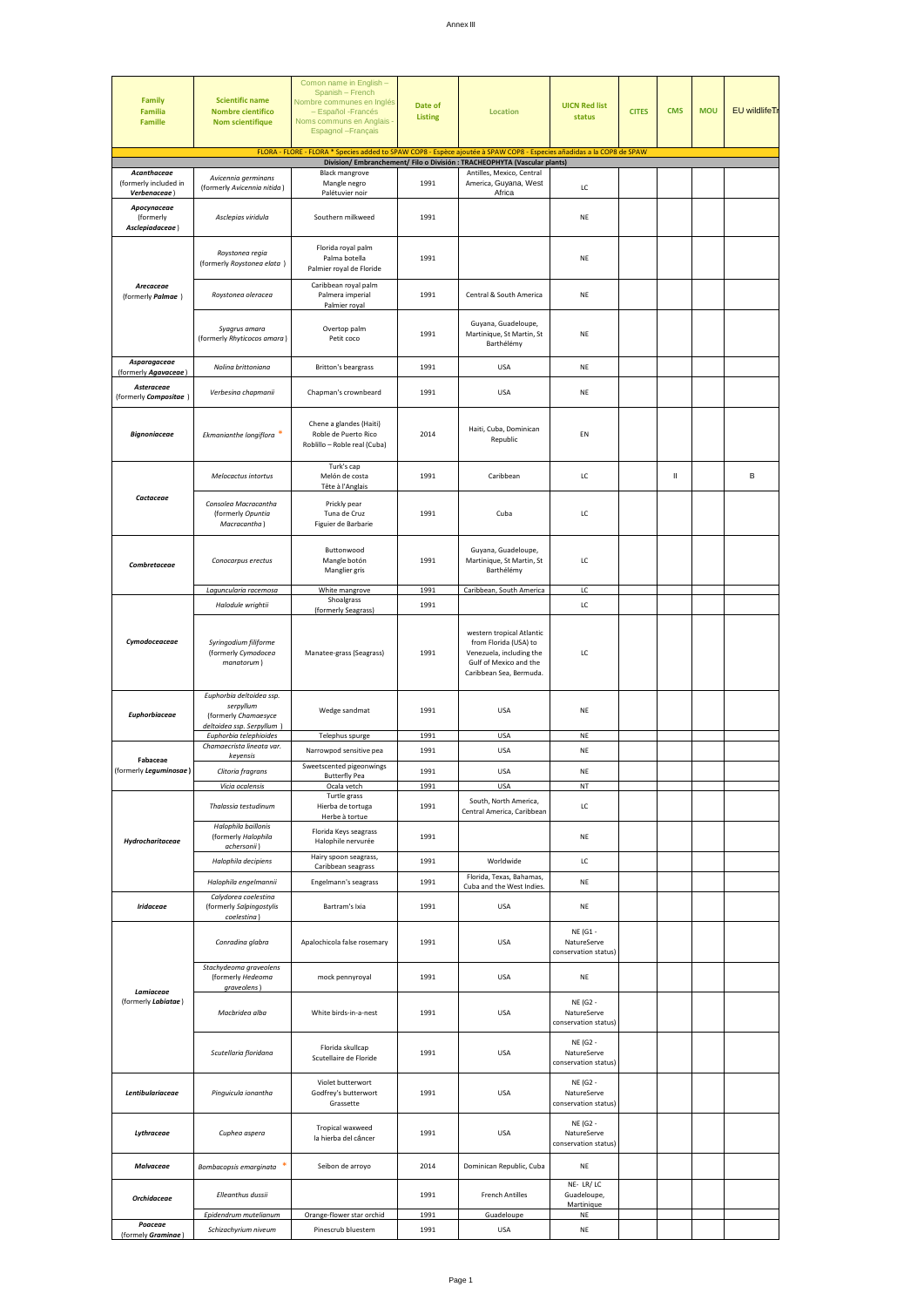|                                          |                                                                   |                                                                                                                                           |                                                                            |                                                                                                                                                                                           | NE (G3 -                                        |                                                                                                                                                                                                                                                                                                                                                                                                   |     |
|------------------------------------------|-------------------------------------------------------------------|-------------------------------------------------------------------------------------------------------------------------------------------|----------------------------------------------------------------------------|-------------------------------------------------------------------------------------------------------------------------------------------------------------------------------------------|-------------------------------------------------|---------------------------------------------------------------------------------------------------------------------------------------------------------------------------------------------------------------------------------------------------------------------------------------------------------------------------------------------------------------------------------------------------|-----|
| Polygalaceae                             | Polygala lewtonii                                                 | Lewton's milkwort                                                                                                                         | 1991                                                                       | <b>USA</b>                                                                                                                                                                                | NatureServe<br>conservation status)             |                                                                                                                                                                                                                                                                                                                                                                                                   |     |
|                                          | Eriogonum longifolium var.<br>gnaphalifolium                      | Longleaf buckwheat                                                                                                                        | 1991                                                                       | <b>USA</b>                                                                                                                                                                                | NE/threatened<br>(Endangered species<br>Act US) |                                                                                                                                                                                                                                                                                                                                                                                                   |     |
| Rhizophoraceae                           | Rhizophora mangle                                                 | Red mangrove<br>Mangle rojo<br>Palétuvier rouge                                                                                           | 1991                                                                       | Worldwide                                                                                                                                                                                 | LC                                              |                                                                                                                                                                                                                                                                                                                                                                                                   |     |
| Rubiaceae<br>(formerly<br>Nyctaginaceae) | Ernodea littoralis<br>(formerly Caribea littoralis)               | coughbush<br><b>Beach Creeper</b>                                                                                                         | 1991                                                                       | Central America, Caribbean                                                                                                                                                                | LC                                              |                                                                                                                                                                                                                                                                                                                                                                                                   |     |
| Ruppiaceae                               | Ruppia maritima                                                   | Beaked Tasselweed,<br>widgeongrass<br>Ocoshal de agua<br>Ruppie maritime                                                                  | 1991                                                                       | Worldwide                                                                                                                                                                                 | LC                                              |                                                                                                                                                                                                                                                                                                                                                                                                   |     |
| Тахасеае                                 | Taxus floridana                                                   | Florida Yew<br>Tejo de la Florida<br>If de la Floride                                                                                     | 1991                                                                       | <b>USA</b>                                                                                                                                                                                | CR                                              |                                                                                                                                                                                                                                                                                                                                                                                                   |     |
| Verbenaceae                              | Glandularia tampensis<br>(formerly Verbena tampensis<br>$\lambda$ | Tampa mock vervain<br>Verveine                                                                                                            | 1991                                                                       |                                                                                                                                                                                           | NE                                              |                                                                                                                                                                                                                                                                                                                                                                                                   |     |
|                                          | Guaiacum officinale                                               | Commoner Lignum Vitae<br><b>Guaiac Tree</b><br>Guayaco, guayacán<br>Gaîac - Bois Saint                                                    | 1991                                                                       | Greater Antilles, Venezuela,<br>Panama                                                                                                                                                    | EN                                              | Ш                                                                                                                                                                                                                                                                                                                                                                                                 | B   |
| Zygophyllaceae                           | Guaiacum sanctum *                                                | Roughbark Lignum vitae,<br>Holywood<br>guayacán<br>Gaîac                                                                                  | 2014                                                                       | Bahamas, Belize<br>Costa Rica; Cuba<br>Dominican Republic, El<br>Salvador, Guatemala, Haiti<br>Honduras, Mexico,<br>Nicaragua<br>Panama<br>Puerto Rico<br><b>United States of America</b> | <b>FN</b>                                       | Ш                                                                                                                                                                                                                                                                                                                                                                                                 | B   |
|                                          |                                                                   |                                                                                                                                           | <b>FAUNA - FAUNE - FAUNA</b><br>Class/ Classe/Clase : HYDROZOA             |                                                                                                                                                                                           |                                                 |                                                                                                                                                                                                                                                                                                                                                                                                   |     |
| <b>Milleporidae</b>                      | All spp.                                                          | fire corals<br>Coral de Fuego<br>corail de feu                                                                                            | Order/ Ordre/ Orden: MILLEPORINA<br>1991                                   |                                                                                                                                                                                           |                                                 |                                                                                                                                                                                                                                                                                                                                                                                                   |     |
| Stylasteridae                            | All spp.                                                          | hydrocorals<br>Hydrocoralliaires                                                                                                          | 1991                                                                       |                                                                                                                                                                                           |                                                 |                                                                                                                                                                                                                                                                                                                                                                                                   |     |
|                                          |                                                                   |                                                                                                                                           | Class/ Classe/Clase: ANTHOZOA                                              |                                                                                                                                                                                           |                                                 |                                                                                                                                                                                                                                                                                                                                                                                                   |     |
|                                          |                                                                   |                                                                                                                                           | Order/ Ordre/ Orden: ANTIPATHARIA                                          |                                                                                                                                                                                           |                                                 |                                                                                                                                                                                                                                                                                                                                                                                                   |     |
|                                          | All spp.                                                          | black corals, thorny corals                                                                                                               | 1991                                                                       | Order/ Ordre/ Orden: ALCYONACEA (formerly GORGONACEA)                                                                                                                                     |                                                 |                                                                                                                                                                                                                                                                                                                                                                                                   |     |
|                                          | All spp.                                                          | gorgonians, sea fans<br>Gorgonáceos<br>gorgones, évantails de mer                                                                         | 1991<br>Order/ Ordre/ Orden: SCLERACTINIA                                  |                                                                                                                                                                                           |                                                 |                                                                                                                                                                                                                                                                                                                                                                                                   |     |
|                                          |                                                                   | stony corals                                                                                                                              |                                                                            |                                                                                                                                                                                           |                                                 |                                                                                                                                                                                                                                                                                                                                                                                                   |     |
|                                          | All spp.                                                          | Pedregoso corales<br>Scératiniaires, madrépores                                                                                           | 1991                                                                       |                                                                                                                                                                                           |                                                 |                                                                                                                                                                                                                                                                                                                                                                                                   |     |
|                                          |                                                                   |                                                                                                                                           | Class/ Classe/Clase : PELECYPODA<br>Order/ Ordre/ Orden: EULAMELLIBRANCHIA |                                                                                                                                                                                           |                                                 |                                                                                                                                                                                                                                                                                                                                                                                                   |     |
| <b>Margaritiferidae</b>                  | Margaritifera hembeli                                             | Louisiana pearlshell<br>Moule d'eau douce de Louisiane                                                                                    | 1991                                                                       | <b>USA</b>                                                                                                                                                                                | CR                                              |                                                                                                                                                                                                                                                                                                                                                                                                   |     |
|                                          |                                                                   |                                                                                                                                           | Class/ Classe/Clase : MOLLUSCA<br>Order/ Ordre/ Orden: MESOGASTROPODA      |                                                                                                                                                                                           |                                                 |                                                                                                                                                                                                                                                                                                                                                                                                   |     |
| <b>Strombidae</b>                        | Strombus gigas                                                    | Queen conch<br>Botuto<br>Lambi                                                                                                            | 1991                                                                       | Caribbean                                                                                                                                                                                 | NE                                              | Ш                                                                                                                                                                                                                                                                                                                                                                                                 | B   |
|                                          |                                                                   |                                                                                                                                           | <b>Class/ Classe/Clase: CRUSTACEA</b><br>Order/ Ordre/ Orden: DECAPODA     |                                                                                                                                                                                           |                                                 |                                                                                                                                                                                                                                                                                                                                                                                                   |     |
| Palinuridae                              | Panulirus argus                                                   | Caribbean Spiny lobster<br>Langosta común del Caribe,<br>langosta de Florida, langosta de<br>las Indias Occidentales<br>Langouste blanche | 1991                                                                       | Caribbean                                                                                                                                                                                 | DD                                              |                                                                                                                                                                                                                                                                                                                                                                                                   |     |
|                                          |                                                                   |                                                                                                                                           | Class/ Classe/Clase: REPTILIA                                              |                                                                                                                                                                                           |                                                 |                                                                                                                                                                                                                                                                                                                                                                                                   |     |
| Crocodylidae                             | Crocodylus rhombifer                                              | Cuban crocodile<br>Cocodrilo cubano<br>Crocodile de Cuba                                                                                  | Order/ Ordre/ Orden: CROCODILIA<br>1991                                    | Cuba, Bahamas, Cayman<br>islands                                                                                                                                                          | CR                                              | $\mathbf{I}$                                                                                                                                                                                                                                                                                                                                                                                      | Α   |
| <b>Boidae</b>                            | Boa constrictor                                                   | Boa constrictor<br>Boa constrictora<br>Boa constricteur                                                                                   | Order/ Ordre/ Orden: SQUAMATA<br>1991                                      | South America<br>Antilles                                                                                                                                                                 | NE                                              | 8                                                                                                                                                                                                                                                                                                                                                                                                 | A&B |
| Iguanidae                                | Iguana delicatissima                                              | Lesser Antilles iguana<br>Iguana del Caribe<br>Iguane des Petites Antilles                                                                | 1991                                                                       | Anguilla (United Kingdom)<br>Dominica, Guadeloupe<br>Martinique, Netherlands<br>Antilles                                                                                                  | EN                                              | Ш                                                                                                                                                                                                                                                                                                                                                                                                 | B   |
|                                          | Iguana iguana                                                     | Green iguana, common iguana<br>Iguana verde, teyú<br>Iguane vert                                                                          | 1991                                                                       | South & central America,<br>Caribbean                                                                                                                                                     | NE                                              | $\mathop{  }% \text{log}(p_{\theta} - p_{\theta}^{\ast})  \leq \frac{1}{\pi} \sum_{i=1}^{\infty} \left( \frac{1}{\pi} \sum_{j=1}^{\infty} \frac{1}{j} \sum_{j=1}^{\infty} \frac{1}{j} \sum_{j=1}^{\infty} \frac{1}{j} \sum_{j=1}^{\infty} \frac{1}{j} \sum_{j=1}^{\infty} \frac{1}{j} \sum_{j=1}^{\infty} \frac{1}{j} \sum_{j=1}^{\infty} \frac{1}{j} \sum_{j=1}^{\infty} \frac{1}{j} \sum_{j=1}$ | B   |
|                                          |                                                                   | Scorpion mud turtle                                                                                                                       | Order/ Ordre/ Orden: TESTUDINES                                            |                                                                                                                                                                                           |                                                 |                                                                                                                                                                                                                                                                                                                                                                                                   |     |
| Kinosternidae                            | Kinosternon scorpioides                                           | Tortuga escorpión<br>Tortue scorpion                                                                                                      | 1991                                                                       | South & central America,<br>Mexico, Trinidad island                                                                                                                                       | NE                                              |                                                                                                                                                                                                                                                                                                                                                                                                   |     |
| Podocnemididae<br>(formerly included in  | Podocnemis unifilis<br>(formerly Podocnemis<br>cayennensis)       | Yellow-spotted river turtle<br>Tortuga terecay<br>Podocnemide de Cayenne                                                                  | 1991                                                                       | Bolivia, Brazil; Colombia;<br>Ecuador; French Guiana;<br>Guyana; Peru; Suriname;<br>Venezuela                                                                                             | VU                                              | Ш                                                                                                                                                                                                                                                                                                                                                                                                 | B   |
| Pelomedusidae)                           | Podocnemis vogli                                                  | Savannah side-necked turtle<br>Tortuga de Río Sabanera                                                                                    | 1991                                                                       | North of South America                                                                                                                                                                    | NE                                              |                                                                                                                                                                                                                                                                                                                                                                                                   |     |